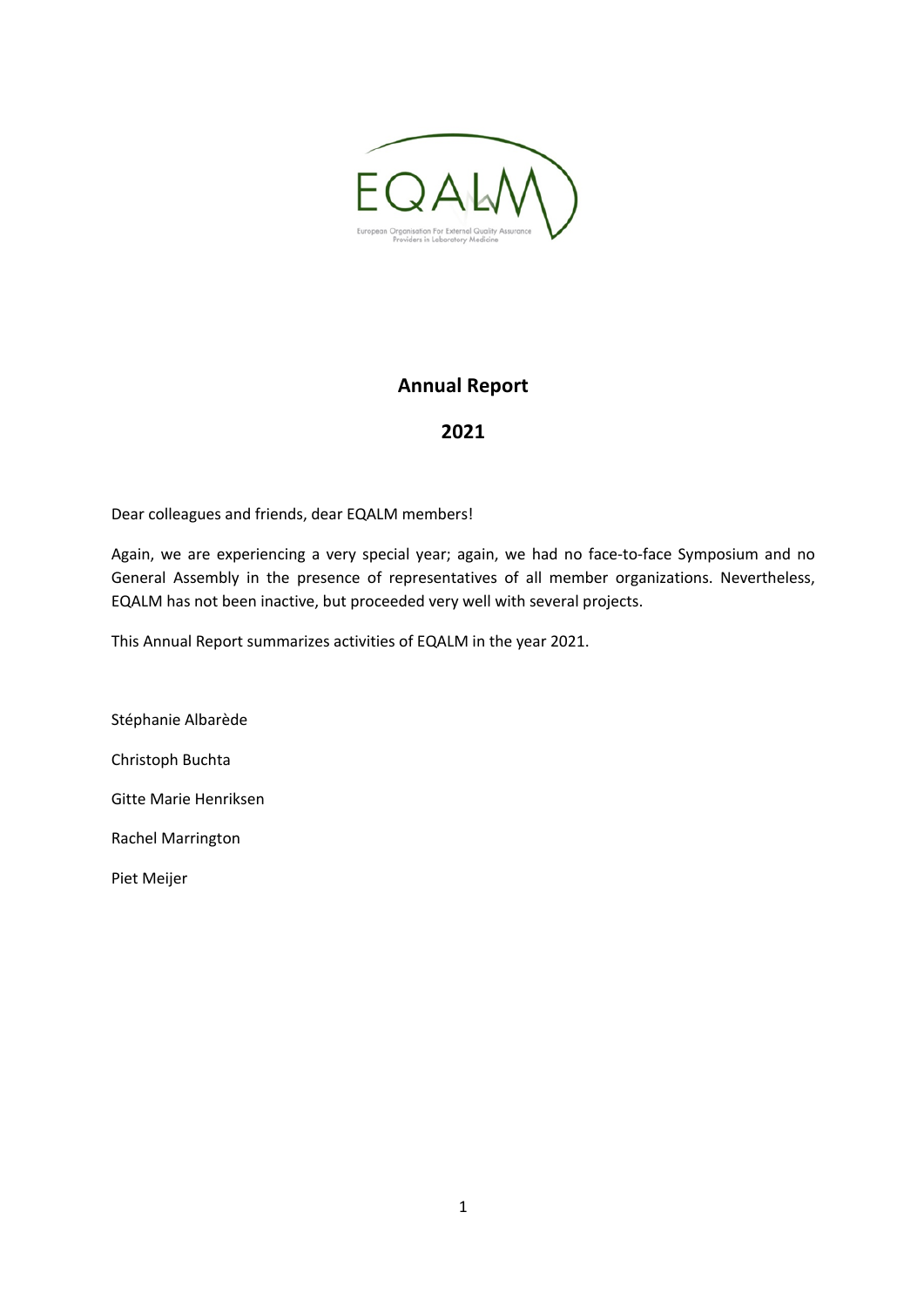# **Table of contents**

| Reports from EQALM cooperation with other organizations and other activities with EQALM |  |  |  |
|-----------------------------------------------------------------------------------------|--|--|--|
|                                                                                         |  |  |  |
|                                                                                         |  |  |  |
|                                                                                         |  |  |  |
|                                                                                         |  |  |  |
|                                                                                         |  |  |  |
|                                                                                         |  |  |  |
|                                                                                         |  |  |  |
|                                                                                         |  |  |  |
|                                                                                         |  |  |  |
|                                                                                         |  |  |  |
|                                                                                         |  |  |  |
|                                                                                         |  |  |  |
|                                                                                         |  |  |  |
|                                                                                         |  |  |  |
|                                                                                         |  |  |  |
|                                                                                         |  |  |  |
|                                                                                         |  |  |  |
| Performance of laboratories and EQA providers during Covid-19 Pandemic 9                |  |  |  |
| Study on the harmonization and performance of anti-SARS-CoV-2 antibody detection and    |  |  |  |
|                                                                                         |  |  |  |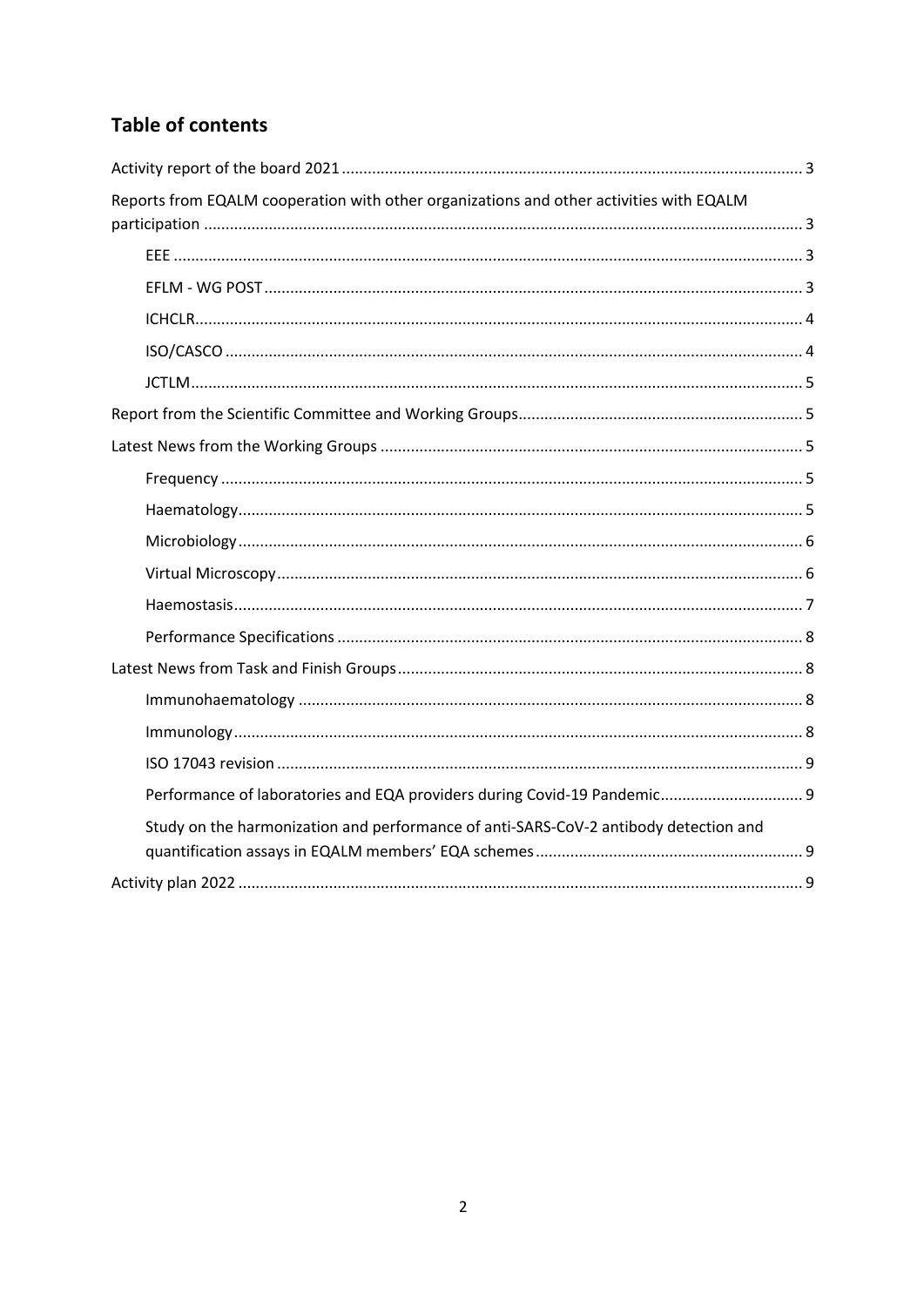# Activity report of the board 2021

As usual, the executive board held monthly videoconferences for EQALM's agendas; face-to-face meetings that usually take place twice a year were cancelled.

The board's work in 2021 focused on

- organization of the operational office of EQALM including Swiss Chamber of Commerce and Bank account issues
- arrangement of a new server to be used for EQALM documents including a host for the EQALM database (see below)
- preparation of several scientific projects (see below)
- preparation of a template for agreements for cooperation with third parties
- pre-launching work for a new EQALM website

# Reports from EQALM cooperation with other organizations and other activities with EQALM participation

**EEE** (Stéphanie Albarède, Erika Sarkani)

The EA-EUROLAB-EURACHEM Working Group "Proficiency Testing in Accreditation" (EEE-PT) had a virtual meeting in November 2020 and May 2021.

The Eurachem PT guide - Selection, Use and Interpretation of Proficiency Testing (PT) Schemes was published at the beginning of 2021

The working group still works on the Revision of EA-4/18 - Guidance on the level and frequency of proficiency testing participation.

## **EFLM - WG POST** (Rachel Marrington and Piet Meijer)

Up to now there were 3 online meetings of the EFLM/EQALM Working Group Post. Ongoing projects were discussed. The major focus was on two projects:

[1] *Survey on Reflex/Reflective Testing in Clinical Chemistry and Endocrinology laboratories*. The questionnaire is now finished and ready for distribution.

[2] *LabReport 2.0 Project*. An experimental study is ongoing. Different laboratory reports developed have been presented by Teams to physicians, nurses and medical students to study how the results and change of results are perceived when presented in different formats. Interviews are finished and result interpretation are ongoing. A project on eye tracking during presentation of laboratory reports are under planning.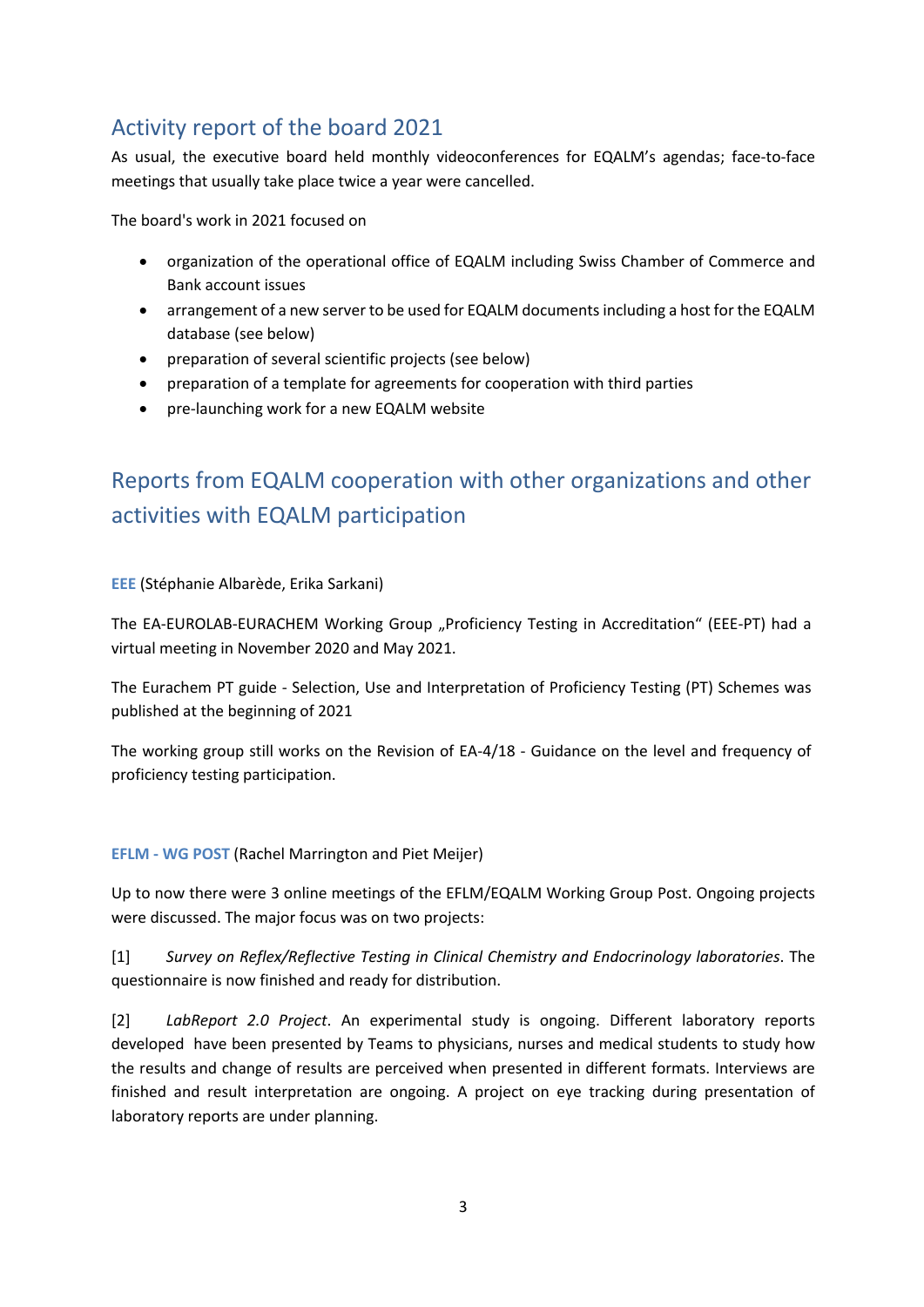#### **ICHCLR** (Gitte Henriksen)

In the beginning of 2021 EQALM and the International Consortium for Harmonization of Clinical Laboratory Results (ICHCLR) signed an updated memorandum of understanding (MoU) for the joint task force to monitor harmonization of measurands in laboratory medicine through data aggregation (HALMA).

*The two organizations recognize the benefits of working together to join forces and agree to:*

- *collaborate on assessing harmonization of agreed measurands in laboratory medicine*
- use the EQALM central database for the project
- *collect EQA data from EQA providers worldwide*
- *recruit steering committee members and support working groups*
- *jointly publish results and communicate the findings*

The HALMA task force consists of a steering committee with members from both ICHCLR and EQALM and at the moment there are three working groups (WG) – a WG on commutability, a WG on description of methods and a working group for measurands. Terms of references for the WGs have been written and can be found on the EQALM website. The commutability and description WGs were established first, chairs and members have been found and the work in these WGs have started. It was decided by the HALMA steering committee to start with the measurands Creatinine and Calcium and a WG with dedicated people with expertise in these measurands is being established. The EQALM central database will be used, for providing EQA data that will be used in the HALMA projects.

#### **ISO/CASCO** (Stéphanie Albarède)

The WG57 received at the CD1 ballot (December 2020) 1329 comments including 520 technical comments and 297 general comments (the rest is editorial comments).This comments concerned in majority (1052) the main body. The rest concerned annex A (67), annex B (143) annex C (53) and bibliography (14). Regarding the high number of comments, a small drafting group (including EQALM) discussed them for preparing the second meeting of WG57 (21/01/12 to 21/01/14).

The full WG57 which met for 4 days in March had to increase its working time due to the high number of comments by having two more meetings (3 days in April 2021 (19 to 21 April) and 2 days in July 2021). To be more efficient, some works was made by different Task groups during the meetings in March and April. Tasks group also meet them between meetings. EQALM participated at the meeting drafting group for Annex A (April  $6<sup>th</sup>$ ).

The next steps are shown in the following figure presented at the information session of WG57 on  $17<sup>th</sup>$ of September were members of EQALM were invited. The 17043 standard Publication should occur between December 2022 and June 2023.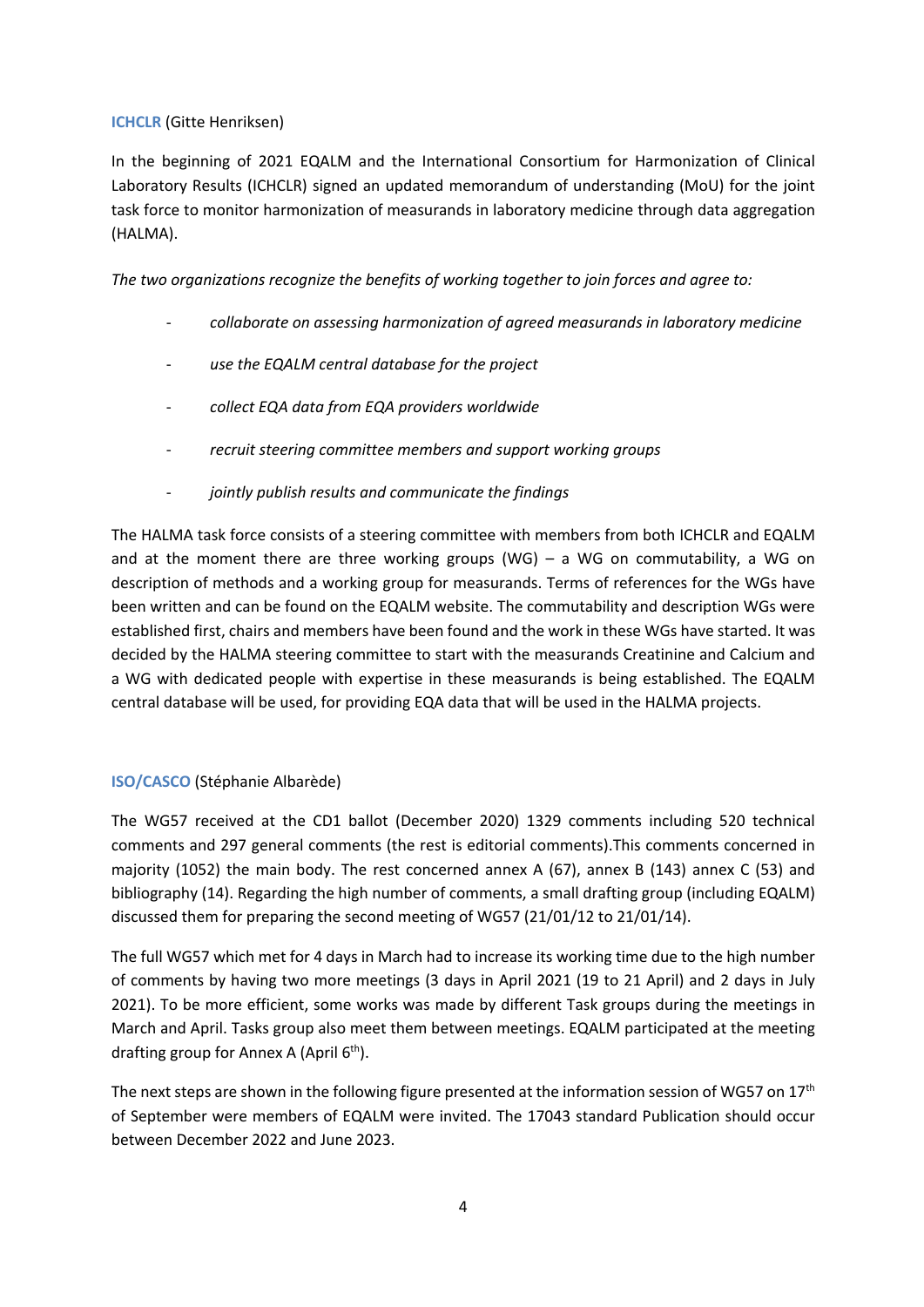# Next steps & publication



#### **JCTLM (**Piet Meijer)

EQALM is involved in the planning group of the JCTLM Workshop 2023 entitled: "EQA schemes supporting metrological traceability in Laboratory Medicine". The programme is still under development and will include different topics related the role of EQA in traceability and harmonization in laboratory medicine.

# Report from the Scientific Committee and Working Groups

The major topics discussed within the SC were ongoing projects and initiatives of the Working Groups, the development of a central EQALM database for EQA data collection and evaluation and how to structure scientific collaborations with third parties.

# Latest News from the Working Groups

#### **Frequency** (Wim Coucke)

A study was performed investigating the role of correlation between EQA data obtained by the same laboratories for different samples in determining optimal frequency. It was found that it reducing the number of samples may have a beneficial effect. There is no evidence that a frequency of a survey every two weeks would be too frequent.

#### **Haematology** (Joan-Luis Vives Corrons, Stéphanie Albarède, Barabra De la Salle)

Two new works were proposed at the meeting in Lujbljana in 2019 (survey on Reference Ranges used in Hematology and post-analytical EQA). This two works are postponed in 2021 due to the disruption of everyone's schedules by the current pandemic. However, the steering committee did not remain inactive in 2020. He participated all along the year in the project EQALM Virtual Microscopy Sharing Platform as the pilot operation will concern the differentiation of leukocytes on blood smears.

Concerning the European pilot survey on PK Deficiency pilot: There have been two distributions (1 in 2018 and 1 in 2019), as presented in Lujbljana in 2019. UK NEQAS Haematology had planned a further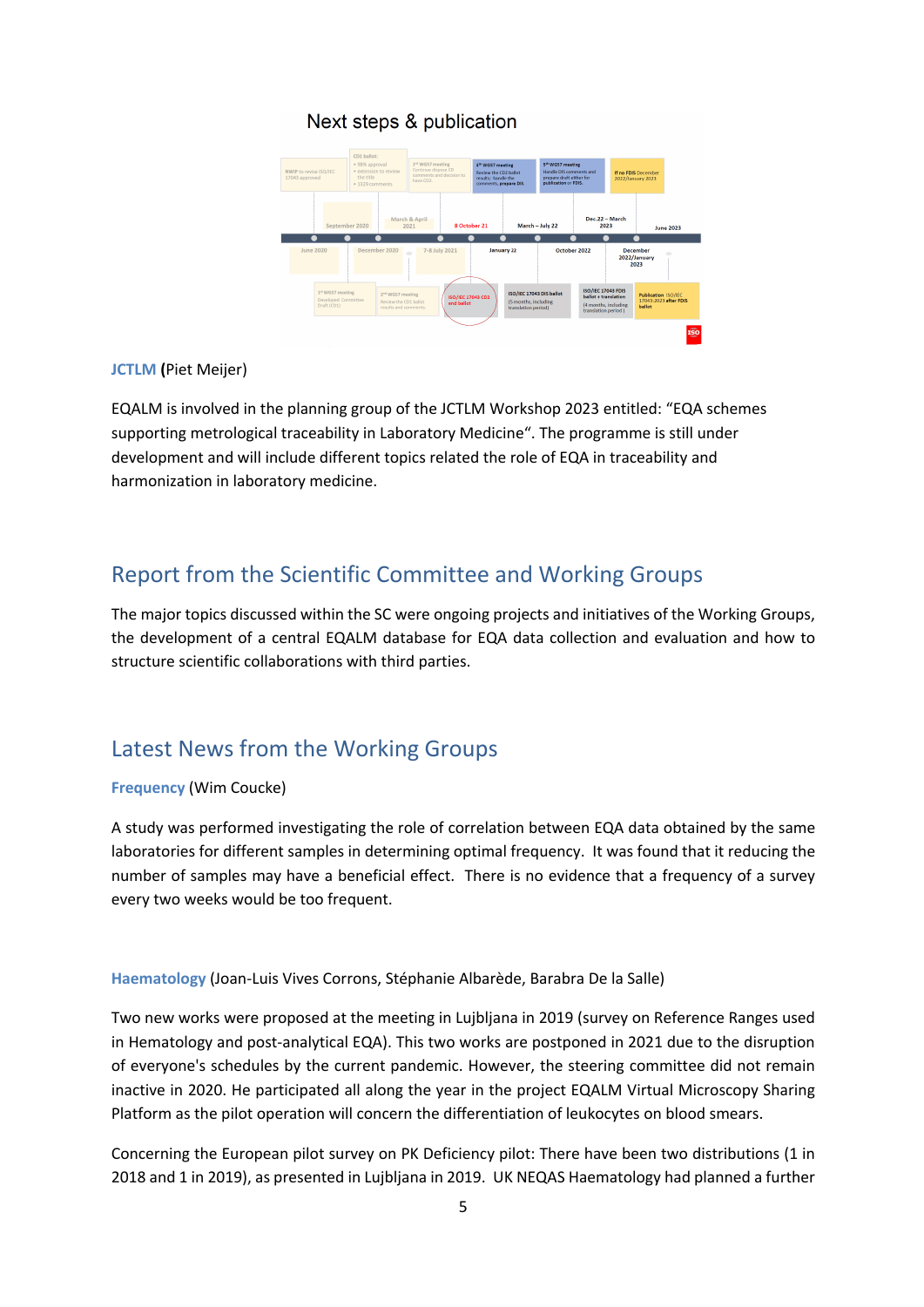two distributions in 2020 but these have been delayed because of the impact of the Covid-19 pandemic on the EQA staff, the courier services and the participant laboratories. The organisers have started plans to send a survey in 2020 and another early in 2021. They have worked with the EuroBloodNet project to develop a questionnaire on the diagnosis and management of PK deficiency and hope that additional testing sites can be recruited through the EuroBloodNet project.

# **Microbiology** (Sanjiv Rughooputh)

(not yet submitted)

## **Virtual Microscopy** (István Juhos)

### **Surveys**

This section is about surveys among WG members.

| Year | <b>Surveys/Pilots</b>                                 |
|------|-------------------------------------------------------|
| 2021 | <b>EQALM VM Sharing Platform Pilot 1</b><br>$\bullet$ |

### **WG Steering Committee**

This section is about the activity and the number of the members of the WG steering committee

| Year | <b>Activity</b>                                                        |
|------|------------------------------------------------------------------------|
|      | 12 participants from 8 EQALM members represented in the VM WG Steering |
| 2021 | Committee this year supporting ongoing WG projects:                    |
|      | Brazil, France, Germany, Hungary, Portugal, Spain, Switzerland, UK     |

## **EQALM Symposium WG Session**

Ongoing project activities was discussed and the following EQALM members gave talks during the session.

| Year | <b>Talks</b>                                                              |
|------|---------------------------------------------------------------------------|
| 2021 | 6 members: Belgium (Sciensano), France (CTCB), Germany (Instand), Hungary |
|      | (QualiCont-University of Szeged), Switzerland (CSCQ), UK (UK NEQAS)       |

## **Projects**

This section is about the status of WG projects.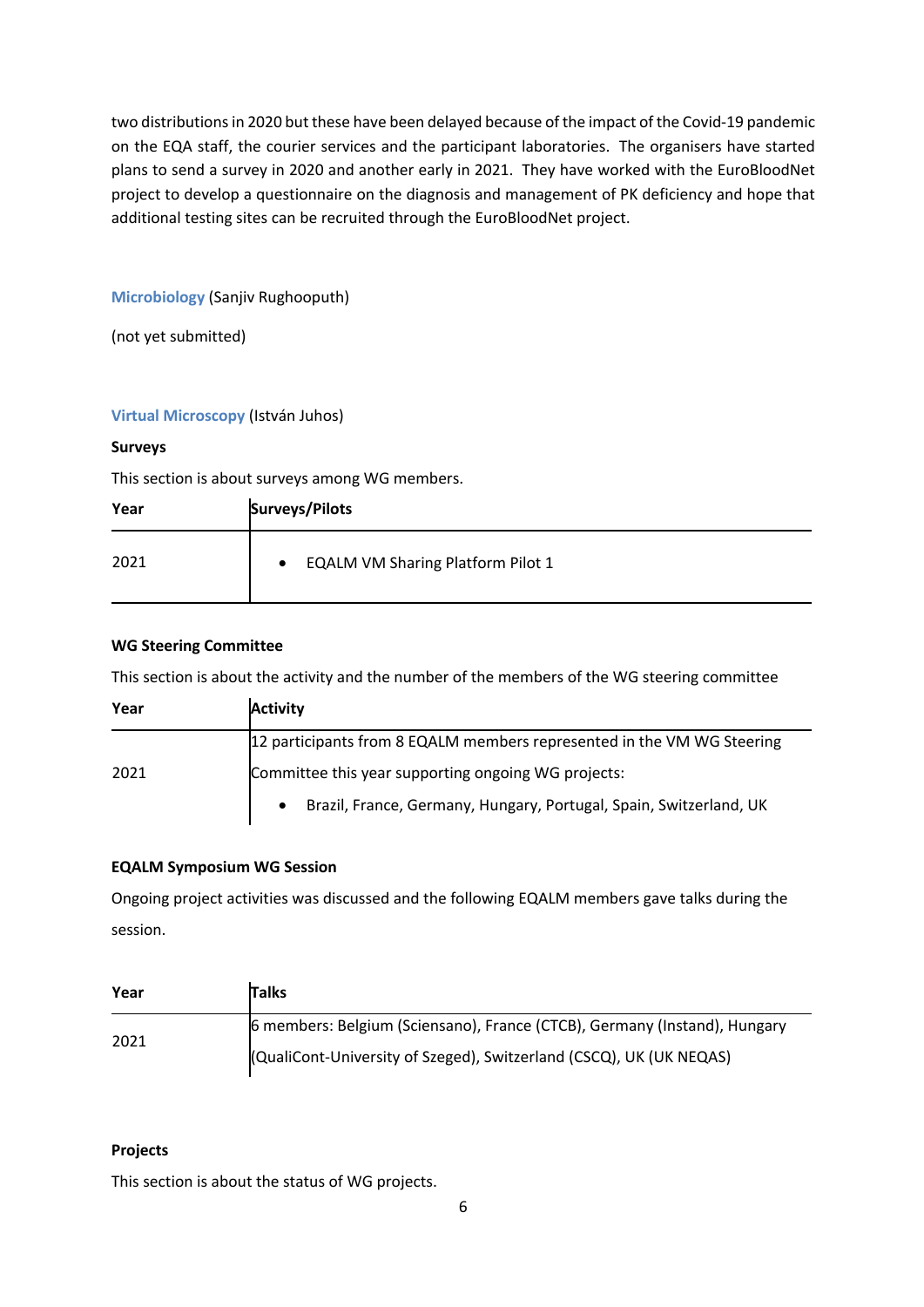| Year | Status    |                                                                          |
|------|-----------|--------------------------------------------------------------------------|
| 2021 | $\bullet$ | WG Steering Committee has finalised the EQALM Digital Blood Smear        |
|      |           | Analysis Scheme in cooperation with the Haematology WG.                  |
|      | $\bullet$ | EQALM VM Sharing Platform Pilot 1 has been finished and evaluated, pilot |
|      |           | 2 will be start soon.                                                    |
|      | ٠         | VM image database for the next platform pilot has been extended by the   |
|      |           | WG steering committee.                                                   |

### **Scientific activities**

This section is about the scientific activities related to the WG.

| Year | <b>Scientific activity</b>                                                         |  |  |
|------|------------------------------------------------------------------------------------|--|--|
|      | WG steering committee has collected references and scientific<br>٠                 |  |  |
|      | bibliography for reports and papers about ongoing projects.                        |  |  |
| 2021 | <b>EQALM Guideline for Digital Blood Smear Analysis Poster, EQALM</b><br>$\bullet$ |  |  |
|      | Symposium                                                                          |  |  |
|      | <b>EQALM VM Sharing Platform talk, EQALM Symposium</b><br>$\bullet$                |  |  |

## **Haemostasis** (Ann Helen Kristoffersen)

#### **Short overview of projects:**

- New pre-analytical questionnaire in preparation in 2020-21. Routine coagulation tests and interferences of hemolysis, icterus (bilirubinemia) and lipemia. Plan to send questionnaire to EQALM Office to distribute to EQAs (which distribute to their laboratories) in November 2021. Responsible: Ann Helen Kristoffersen
- APTT post-analytical project: Joint project with EFLM WG post-analytical. Samples with prolonged APTT results were sent to laboratories performing APTT mixing. Feedback report almost finalized, to be sent to the laboratories. Manuscripts are written, to be circulated within the WG post-analytical. Responsible: Piet Meijer
- Inventory of the current EQA POCT practice in haemostasis: Questionnaire sent in 2017 to EQA organisations to ask for current types of POCT EQA programmes in haemostasis. Based on results, the WG started to make a questionnaire for EQA organizers on POCT D-dimer. This work has however been delayed and it should be discussed if it is still a project which the group should perform.
- A new project discussed on APTT/PT performance evaluation. Will start planning the questionnaire to EQA organisers when some of the tasks above are finished. Responsible: Piet Meijer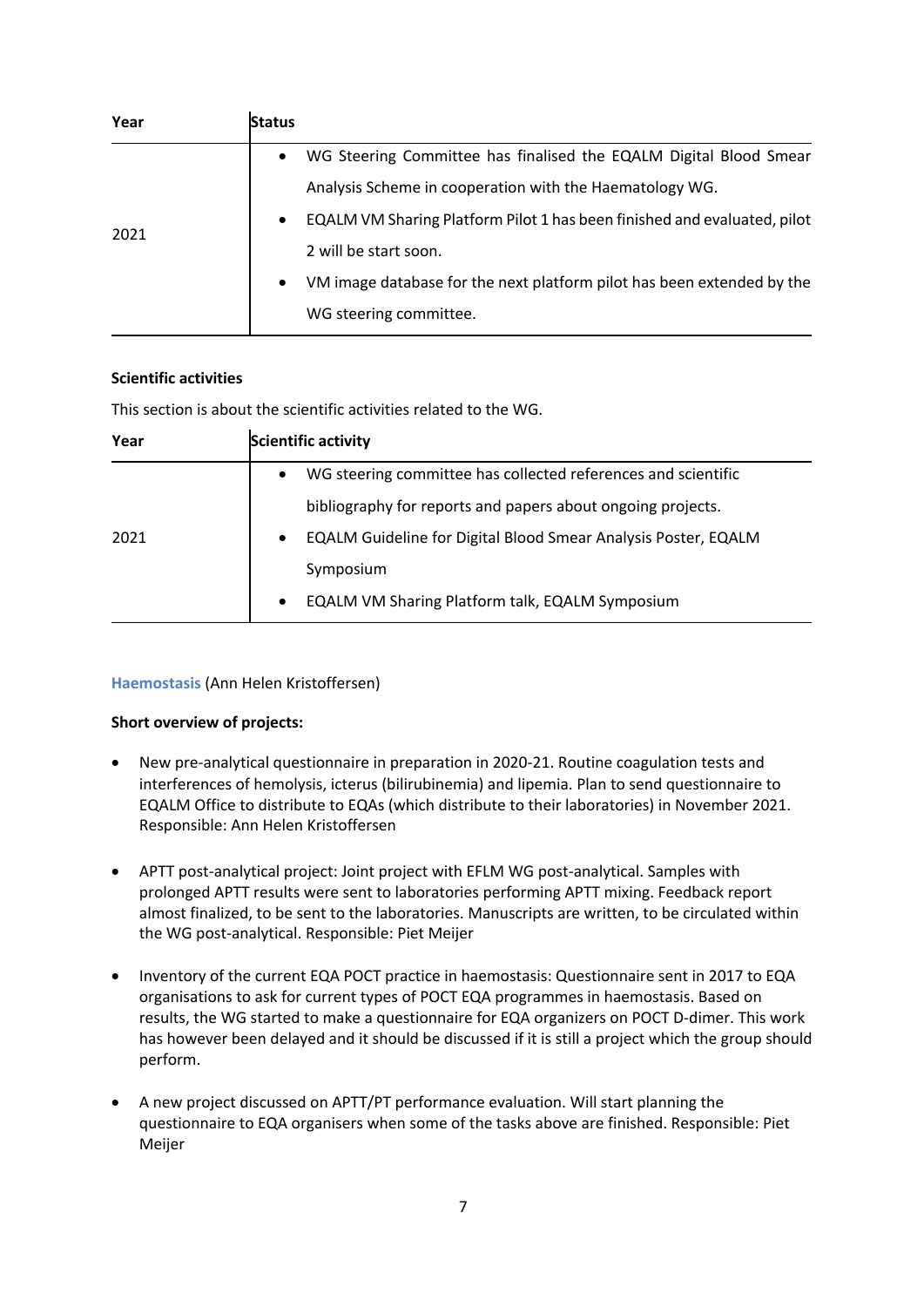• Projects will be discussed at the WG Haemostasis meeting the  $21<sup>st</sup>$  of October, and the annual report with more information will be updated in the end of the year.

#### **Performance Specifications** (Dalius Vitkus)

Activities of the Working Group Performance Specifications were very limited due to COVID-19 crisis. Terms of Reference were set up in 2020. Suggestions for the questionnaire to be prepared and distributed to EQALM members on Performance Specifications have been discussed during January meeting of the Scientific Committee. It was planned to prepare questionnaire by the end of March. Unfortunately only pre-draft has been set up which is planned to be finalised by the end of the year.

# Latest News from Task and Finish Groups

**Immunohaematology** (Christoph Buchta; terminated in October 2021)

The project to investigate the impact of national regulatory and economic conditions and of EQA providers' services on performance of immunohaematology laboratories in EQA came to a good end in 2021. The results of this study were published with the participation of 26 EQA providers:

Buchta C, Coucke W, Huf W, Griesmacher A, Müller MM, Mayr WR, Flesland Ø, Politis C, Wiersum-Osselton J, Aburto A, Badrick T, Bouacida L, Budina M, Duenas JA, Geilenkeuser WJ, Guimarães AVP, Hecimovic A, Jutzi M, Lee CK, Lim YA, Mammen J, Molnár PM, Mokhtari A, Morabito G, Muñiz-Diaz E, Niekerk T, Pakkanen A, Pezzati P, Popa R, Sárkány E, Siest JP, Suvagandha D, Thelen M, Ullhagen J, Vitkus D, Körmöczi GF. **External quality assessment providers' services appear to more impact the immunohaematology performance of laboratories than national regulatory and economic conditions**. Clin Chem Lab Med. 2022 Jan 19;60(3):361-369. doi: 10.1515/cclm-2021-1219. PMID: 35041777.

#### **Immunology** (Dina Patel)

The aim of the Immunology Task and Finish Group is to collaborate with other EQALM members to try to understand how immunology practices/tests are utilised within member countries in the following areas:

- ANA ICAP harmonisation and nomenclature initiative
- ANCA-best practice following the release of updated guidelines
- Phospholipid antibodies- challenges with standardisation of assays

As an initial starting point we met via teleconference in 2020 to decide on the terms of reference of the group. We decided to produce a survey that would be circulated to EQALM members to determine the impact of the ANA ICAP harmonisation initiative and whether changes in technology are reducing or improving skills within the workforce of immunofluorescence testing. Unfortunately no further progress has been made due to the ongoing limitations resulting from the COVID-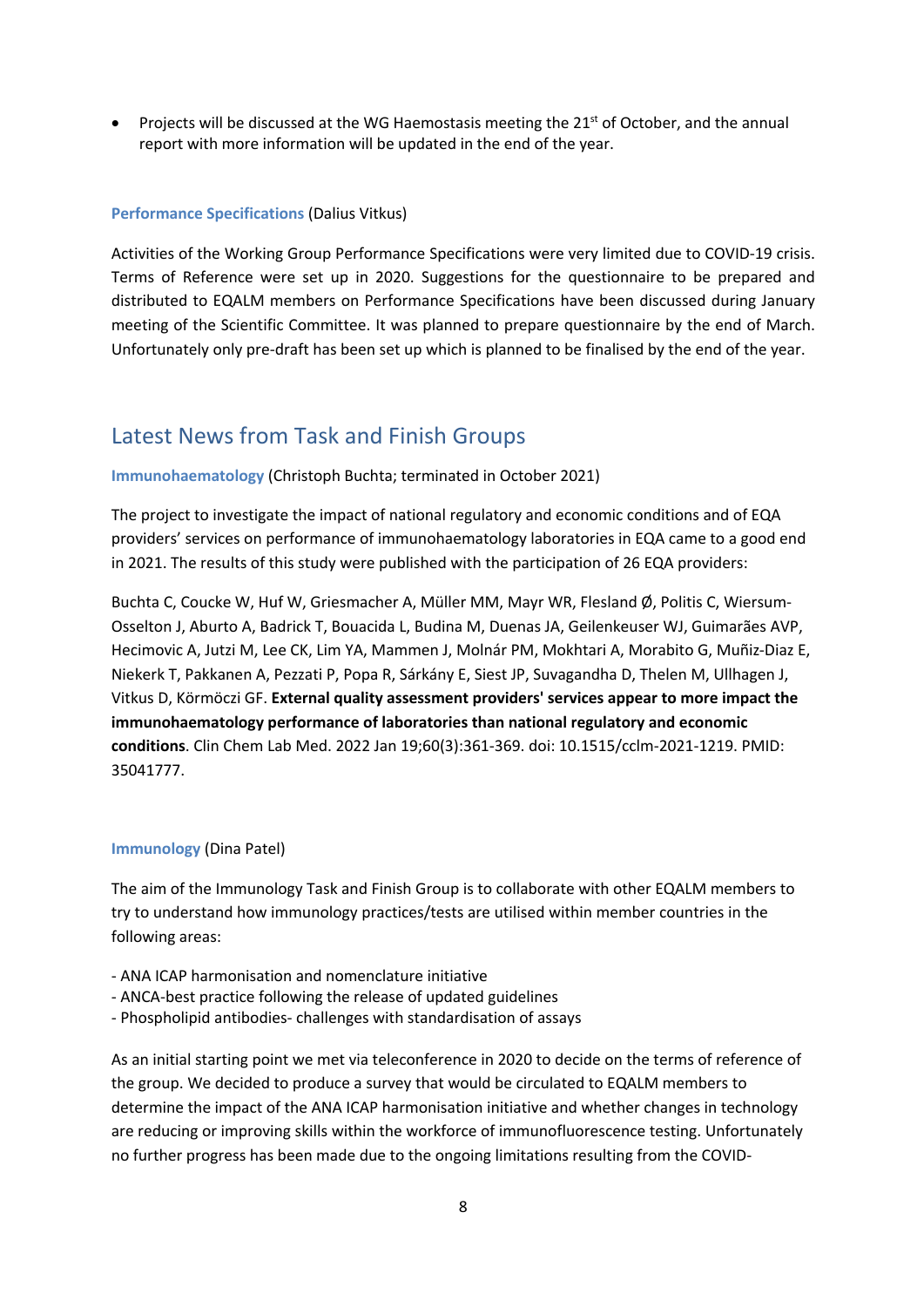19 pandemic. We hope to continue our work in preparing the survey and then circulate it to members in 2022.

#### **ISO 17043 revision** (Stéphanie Albarède)

(see above)

**Performance of laboratories and EQA providers during Covid-19 Pandemic** (Rachel Marrington, Paola Pezzati)

Results presented at the EQALM Symposium 2021; to be published in a manuscript in 2022.

# **Study on the harmonization and performance of anti-SARS-CoV-2 antibody detection and quantification assays in EQALM members' EQA schemes** (Christoph Buchta)

This study in one further international collaboration of EQALM member organisations. With great commitment and providing all his expertise, Prof. Lukas Weseslindtner from the Center for Virology at the Medical University, together with Christoph Buchta from ÖQUASTA, Austria, launched a project to compare the analytical performance of participants in anti-SARS-CoV-2 antibody schemes called to life. Sixteen EQA providers will send the same samples to their participants in the first half of 2022 and we expect results from around 2500 laboratories. This study will provide a good overview of assays used and their performance in many European and non-European countries.

# Activity plan 2022

- Start operations of the EQALM central database
- Preparation of the EQALM Symposium 2022 in Athens; this is a very special pleasure after the distance experiences of 2020 and 2021
- Preparation of a manuscript on "Behind the scenes of EQA" (working title) to present to laboratories and other interested parties in EQA what happens before EQA samples arrive, what happens between submission of results and the arrival of an assessment report, and what can be done with and read out from EQA results
- EQALM study on SARS-CoV-2 antibody detection including participants in relevant schemes of 16 EQA providers using the same samples for their EQA rounds included in their studies
- Evaluation of data collected in the EQALM study on performance of laboratories during Covid-19 pandemic
- Study on SARS-CoV-2 assays used in countries with/without official recommendations on IVDs to be / not to be used
- Optimizing and documentation (EQALM manual) of internal routines; internal routines are quite well, but using opportunities for optimization is never wrong